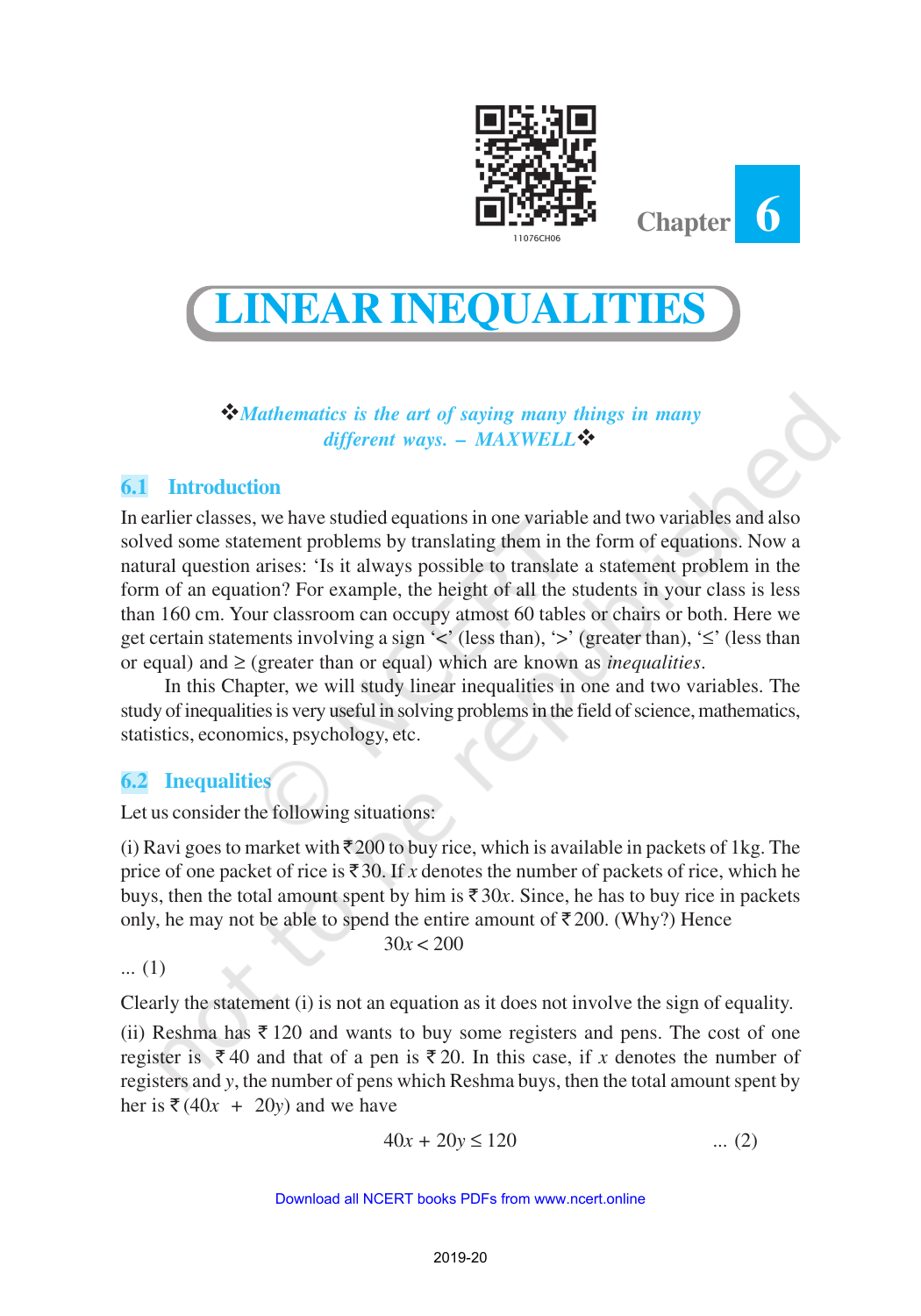Since in this case the total amount spent may be upto  $\bar{\tau}$  120. Note that the statement (2) consists of two statements

 $40x + 20y < 120$  ... (3) and  $40x + 20y = 120$  ... (4)

Statement (3) is not an equation, i.e., it is an inequality while statement (4) is an equation.

**Definition 1** Two real numbers or two algebraic expressions related by the symbol  $\langle \langle \cdot, \cdot \rangle \rangle$ ,  $\langle \leq \rangle$  or  $\langle \geq \rangle$  form an *inequality*.

Statements such as (1), (2) and (3) above are inequalities.

3 < 5; 7 > 5 are the examples of *numerical inequalities* while

 $x < 5$ ;  $y > 2$ ;  $x \ge 3$ ,  $y \le 4$  are some examples of *literal inequalities*.

 $3 < 5 < 7$  (read as 5 is greater than 3 and less than 7),  $3 < x < 5$  (read as x is greater than or equal to 3 and less than 5) and  $2 < y \le 4$  are the examples of *double inequalities*.

Some more examples of inequalities are:

| $ax + b < 0$          | $\ldots$ (5) |
|-----------------------|--------------|
| $ax + b > 0$          | $(6)$        |
| $ax + b \leq 0$       | $(7)$        |
| $ax + b \ge 0$        | $\dots (8)$  |
| $ax + by < c$         | $\ldots$ (9) |
| $ax + by > c$         | $\dots(10)$  |
| $ax + by \leq c$      | $\dots(11)$  |
| $ax + by \geq c$      | $\dots(12)$  |
| $ax^2 + bx + c \le 0$ | $\dots(13)$  |
| $ax^2 + bx + c > 0$   | $\dots(14)$  |

Inequalities (5), (6), (9), (10) and (14) are *strict inequalities* while inequalities (7), (8), (11), (12), and (13) are *slack inequalities*. Inequalities from (5) to (8) are *linear inequalities* in one variable *x* when  $a \neq 0$ , while inequalities from (9) to (12) *are linear inequalities in two variables x and y* when  $a \neq 0$ ,  $b \neq 0$ .

Inequalities (13) and (14) are not linear *(in fact, these are quadratic inequalities in one variable x when*  $a \neq 0$ *).* 

In this Chapter, we shall confine ourselves to the study of linear inequalities in one and two variables only.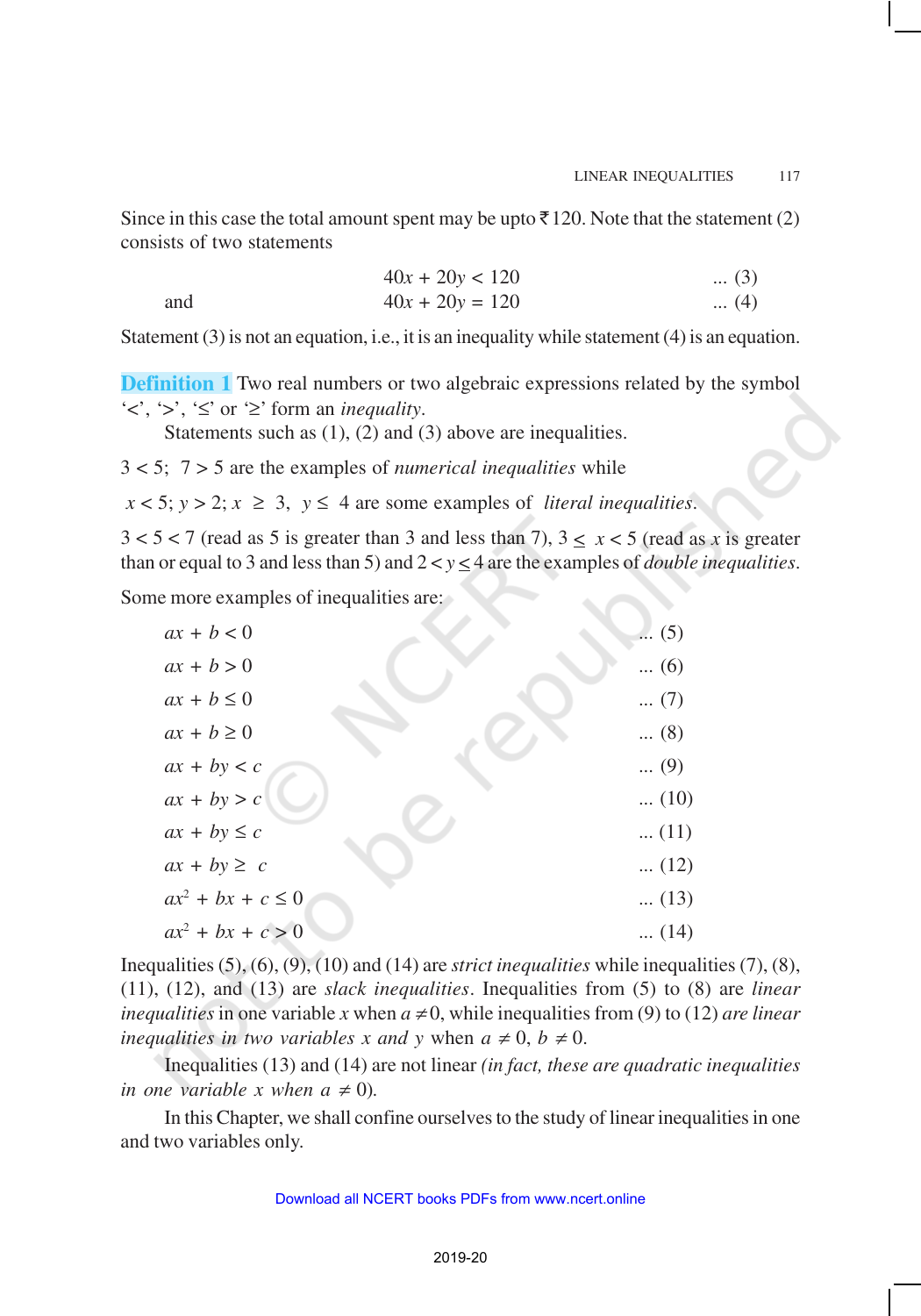# **6.3 Algebraic Solutions of Linear Inequalities in One Variable and their Graphical Representation**

Let us consider the inequality (1) of Section 6.2, viz,  $30x < 200$ Note that here *x* denotes the number of packets of rice.

Obviously, *x* cannot be a negative integer or a fraction. Left hand side (L.H.S.) of this inequality is 30*x* and right hand side (RHS) is 200. Therefore, we have

For  $x = 0$ , L.H.S. = 30 (0) =  $0 < 200$  (R.H.S.), which is true. For  $x = 1$ , L.H.S. = 30 (1) = 30 < 200 (R.H.S.), which is true. For  $x = 2$ , L.H.S. = 30 (2) = 60 < 200, which is true. For  $x = 3$ , L.H.S. = 30 (3) = 90 < 200, which is true. For  $x = 4$ , L.H.S. = 30 (4) = 120 < 200, which is true. For  $x = 5$ , L.H.S. = 30 (5) = 150 < 200, which is true. For  $x = 6$ , L.H.S. = 30 (6) = 180 < 200, which is true. For  $x = 7$ , L.H.S. = 30 (7) = 210 < 200, which is false.

In the above situation, we find that the values of  $x$ , which makes the above inequality a true statement, are 0,1,2,3,4,5,6. These values of *x*, which make above inequality a true statement, are called *solutions* of inequality and the set {0,1,2,3,4,5,6} is called its *solution set*.

*Thus, any solution of an inequality in one variable is a value of the variable which makes it a true statement.*

We have found the solutions of the above inequality by *trial and error* method which is not very efficient. Obviously, this method is time consuming and sometimes not feasible. We must have some better or systematic techniques for solving inequalities. Before that we should go through some more properties of numerical inequalities and follow them as rules while solving the inequalities.

You will recall that while solving linear equations, we followed the following rules:

**Rule 1** Equal numbers may be added to (or subtracted from) both sides of an equation.

**Rule 2** Both sides of an equation may be multiplied (or divided) by the same non-zero number.

In the case of solving inequalities, we again follow the same rules except with a difference that in Rule 2, the sign of inequality is reversed (i.e.,  $\leq$  becomes  $\geq$ ,  $\leq$ becomes '≥' and so on) whenever we multiply (or divide) both sides of an inequality by a negative number. It is evident from the facts that

$$
3 > 2 \text{ while } -3 < -2,
$$
  
-8 < -7 \text{ while } (-8) (-2) > (-7) (-2), i.e., 16 > 14.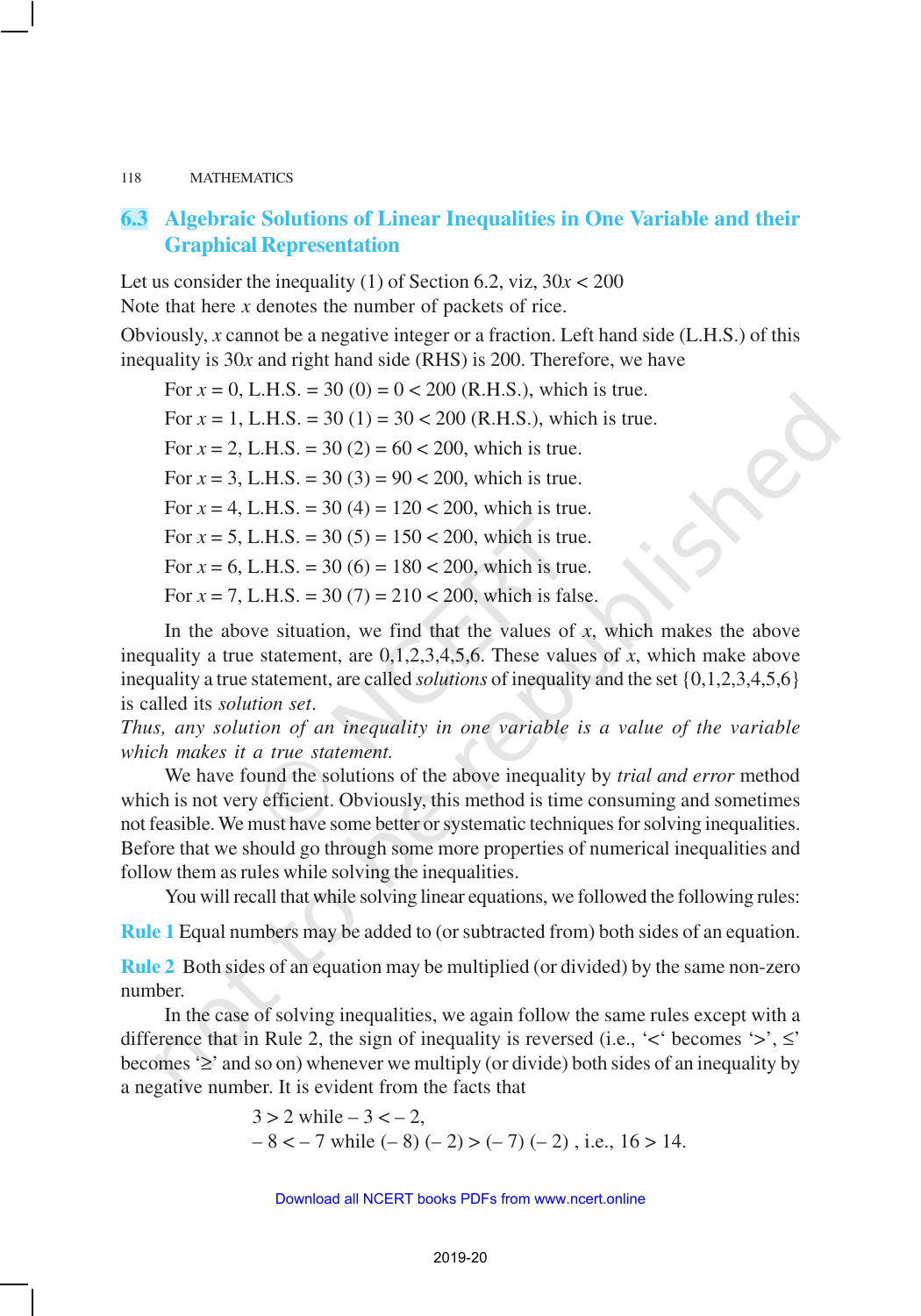Thus, we state the following rules for solving an inequality:

**Rule 1** Equal numbers may be added to (or subtracted from) both sides of an inequality without affecting the sign of inequality.

**Rule 2** Both sides of an inequality can be multiplied (or divided) by the same positive number. But when both sides are multiplied or divided by a negative number, then the sign of inequality is *reversed.*

Now, let us consider some examples.

**Example 1** Solve 30  $x < 200$  when

(i)  $\dot{x}$  is a natural number, (ii)  $\dot{x}$  is an integer.

**Solution** We are given  $30x < 200$ 

or

 $30x - 200$ 30 30  $\frac{x}{\lambda}$  <  $\frac{200}{30}$  (Rule 2), i.e., *x* < 20 / 3.

(i) When *x* is a natural number, in this case the following values of *x* make the statement true.

1, 2, 3, 4, 5, 6.

The solution set of the inequality is  $\{1,2,3,4,5,6\}$ .

(ii) When  $x$  is an integer, the solutions of the given inequality are

 $..., -3, -2, -1, 0, 1, 2, 3, 4, 5, 6$ 

The solution set of the inequality is  $\{..., -3, -2, -1, 0, 1, 2, 3, 4, 5, 6\}$ 

**Example 2** Solve  $5x - 3 < 3x + 1$  when

| $(i)$ x is an integer,                                    | (ii) $x$ is a real number. |
|-----------------------------------------------------------|----------------------------|
| <b>Solution</b> We have, $5x - 3 < 3x + 1$                |                            |
| or $5x-3+3<3x+1+3$                                        | (Rule 1)                   |
| or $5x < 3x + 4$                                          |                            |
| or $5x - 3x < 3x + 4 - 3x$                                | (Rule 1)                   |
| or $2x < 4$                                               |                            |
| or $x < 2$                                                | (Rule 2)                   |
| (i) When r is an integer the solutions of the given inequ |                            |

- (i) When *x* is an integer, the solutions of the given inequality are  $...$ ,  $-4$ ,  $-3$ ,  $-2$ ,  $-1$ , 0, 1
- (ii) When *x* is a real number, the solutions of the inequality are given by  $x < 2$ , i.e., all real numbers *x* which are less than 2. Therefore, the solution set of the inequality is  $x \in (-\infty, 2)$ .

We have considered solutions of inequalities in the set of natural numbers, set of integers and in the set of real numbers. Henceforth, unless stated otherwise, we shall solve the inequalities in this Chapter in the set of real numbers.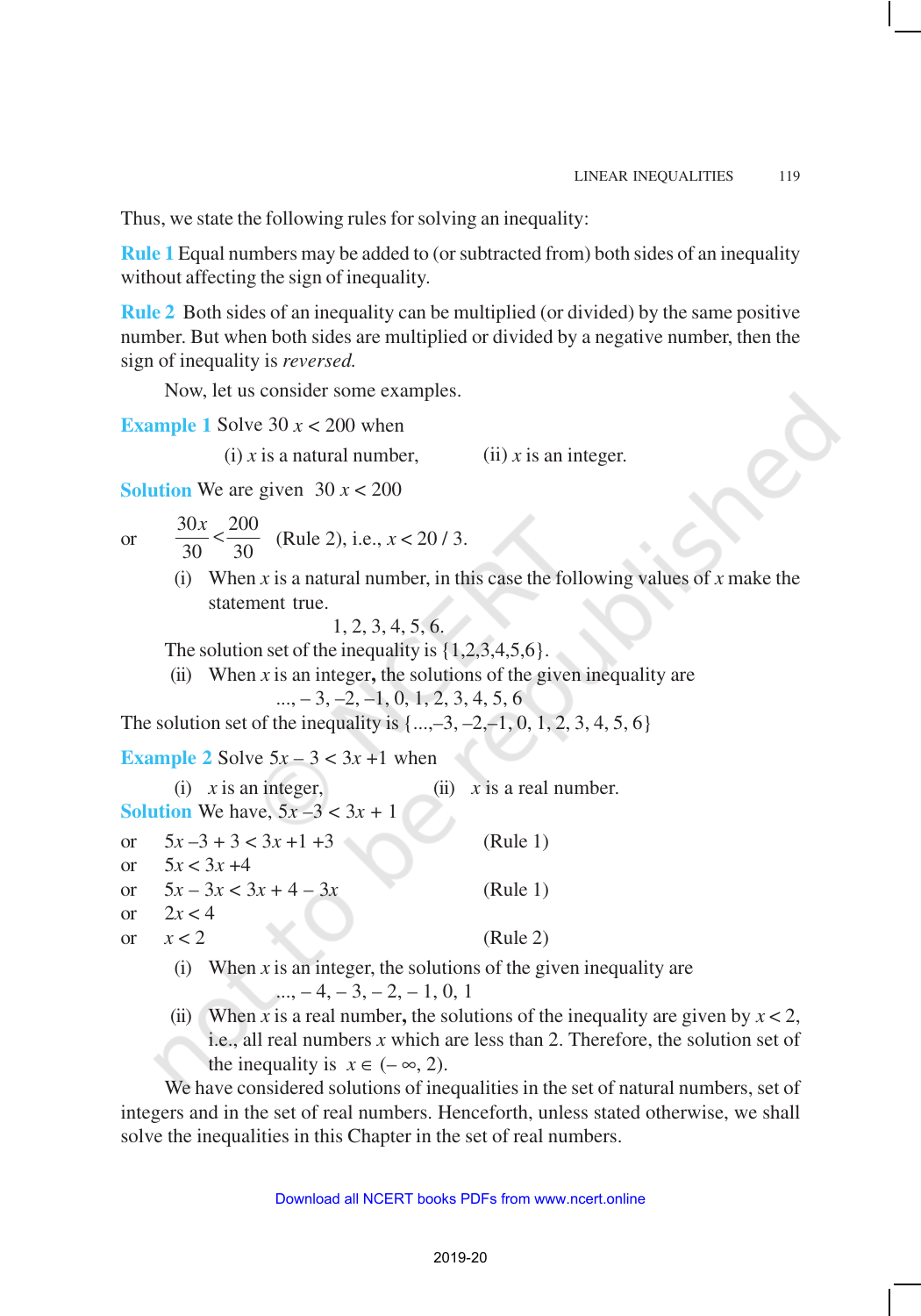**Example 3** Solve  $4x + 3 < 6x + 7$ .

**Solution** We have,  $4x + 3 < 6x + 7$ or 4*x* – 6*x* < 6*x* + 4 – 6*x* or  $-2x < 4$  or  $x > -2$ 

i.e., all the real numbers which are greater than  $-2$ , are the solutions of the given inequality. Hence, the solution set is  $(-2, \infty)$ .

Example 4 Solve 
$$
\frac{5-2x}{3} \le \frac{x}{6} - 5
$$
.

**Solution** We have

or  
\n
$$
\frac{5-2x}{3} \le \frac{x}{6} - 5
$$
\n
$$
2 (5-2x) \le x - 30.
$$
\n
$$
10 - 4x \le x - 30
$$

or –  $5x \le -40$ , i.e.,  $x \ge 8$ 

Thus, all real numbers  $x$  which are greater than or equal to  $8$  are the solutions of the given inequality, i.e.,  $x \in [8, \infty)$ .

**Example 5** Solve  $7x + 3 < 5x + 9$ . Show the graph of the solutions on number line.

**Solution** We have  $7x + 3 < 5x + 9$  or

or

$$
2x < 6 \text{ or } x < 3
$$

The graphical representation of the solutions are given in Fig 6.1.

$$
-4 -3 -2 -1 0 1 2 3 4 5 6
$$
\nFig 6.1

**Example 6** Solve  $\frac{3x-4}{2} \ge \frac{x+1}{4} - 1$ 2 4  $\frac{x-4}{2} \ge \frac{x+1}{4} - 1$ . Show the graph of the solutions on number line.

**Solution** We have

$$
\frac{3x-4}{2} \ge \frac{x+1}{4} - 1
$$
  
or 
$$
\frac{3x-4}{2} \ge \frac{x-3}{4}
$$
  
or 
$$
2(3x-4) \ge (x-3)
$$

#### Download all NCERT books PDFs from [www.ncert.online](http://www.ncert.online)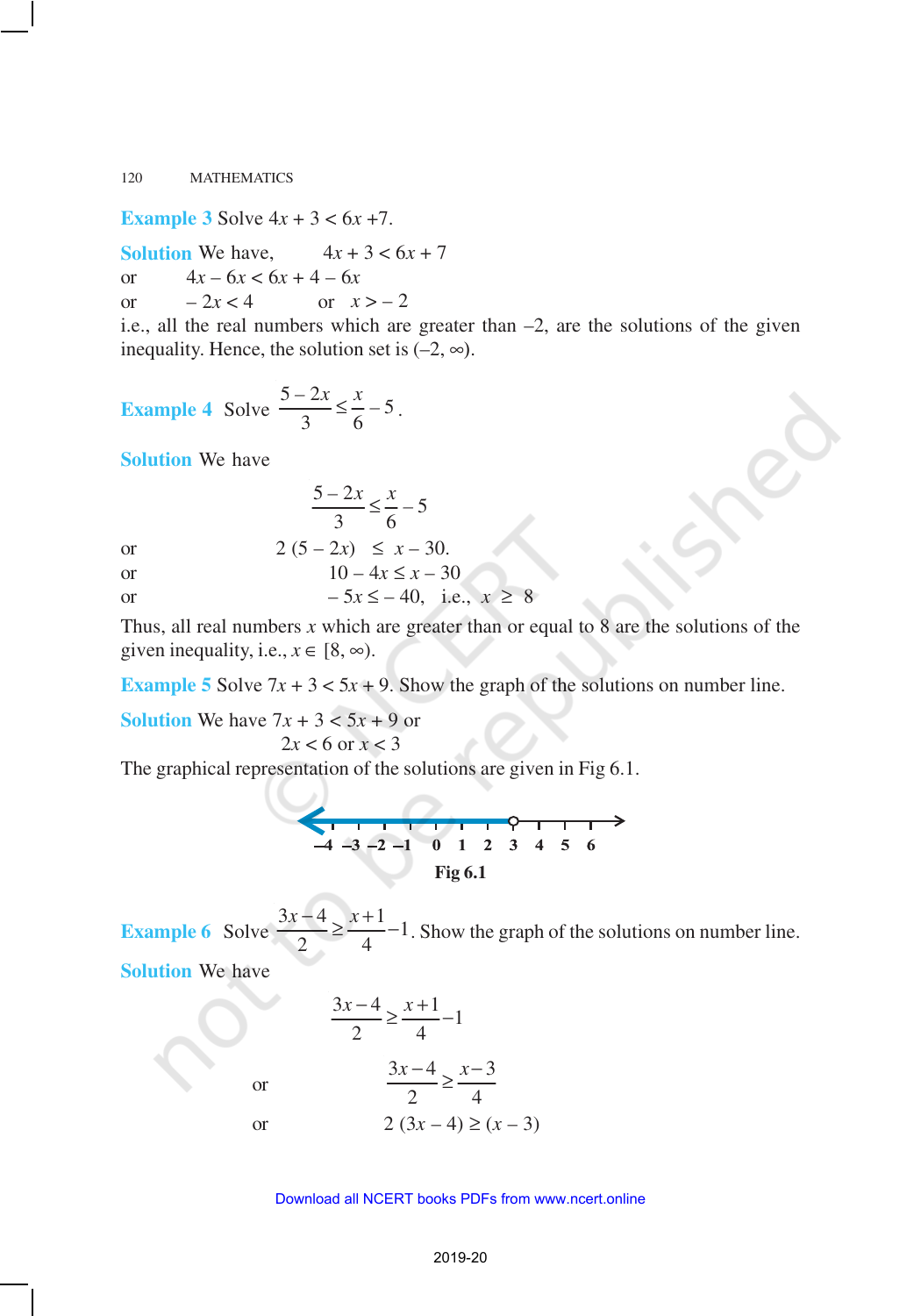or  $6x - 8 > x - 3$ or  $5x \ge 5$  or  $x \ge 1$ 

The graphical representation of solutions is given in Fig 6.2.



**Example 7** The marks obtained by a student of Class XI in first and second terminal examination are 62 and 48, respectively. Find the minimum marks he should get in the annual examination to have an average of at least 60 marks.

**Solution** Let *x* be the marks obtained by student in the annual examination. Then

$$
\frac{62+48+x}{3} \ge 60
$$
  
or 
$$
110+x \ge 180
$$
  
or 
$$
x \ge 70
$$

Thus, the student must obtain a minimum of 70 marks to get an average of at least 60 marks.

**Example 8** Find all pairs of consecutive odd natural numbers, both of which are larger than 10, such that their sum is less than 40.

**Solution** Let *x* be the smaller of the two consecutive odd natural number, so that the other one is  $x + 2$ . Then, we should have

| x > 10                        | $\dots(1)$  |
|-------------------------------|-------------|
| and $x + (x + 2) < 40$        | $\dots (2)$ |
| Solving $(2)$ , we get        |             |
| $2x + 2 < 40$                 |             |
| i.e., $x < 19$                | $(3)$       |
| From $(1)$ and $(3)$ , we get |             |
| 10 < x < 19                   |             |

Since *x* is an odd number, *x* can take the values 11, 13, 15, and 17. So, the required possible pairs will be

(11, 13), (13, 15), (15, 17), (17, 19)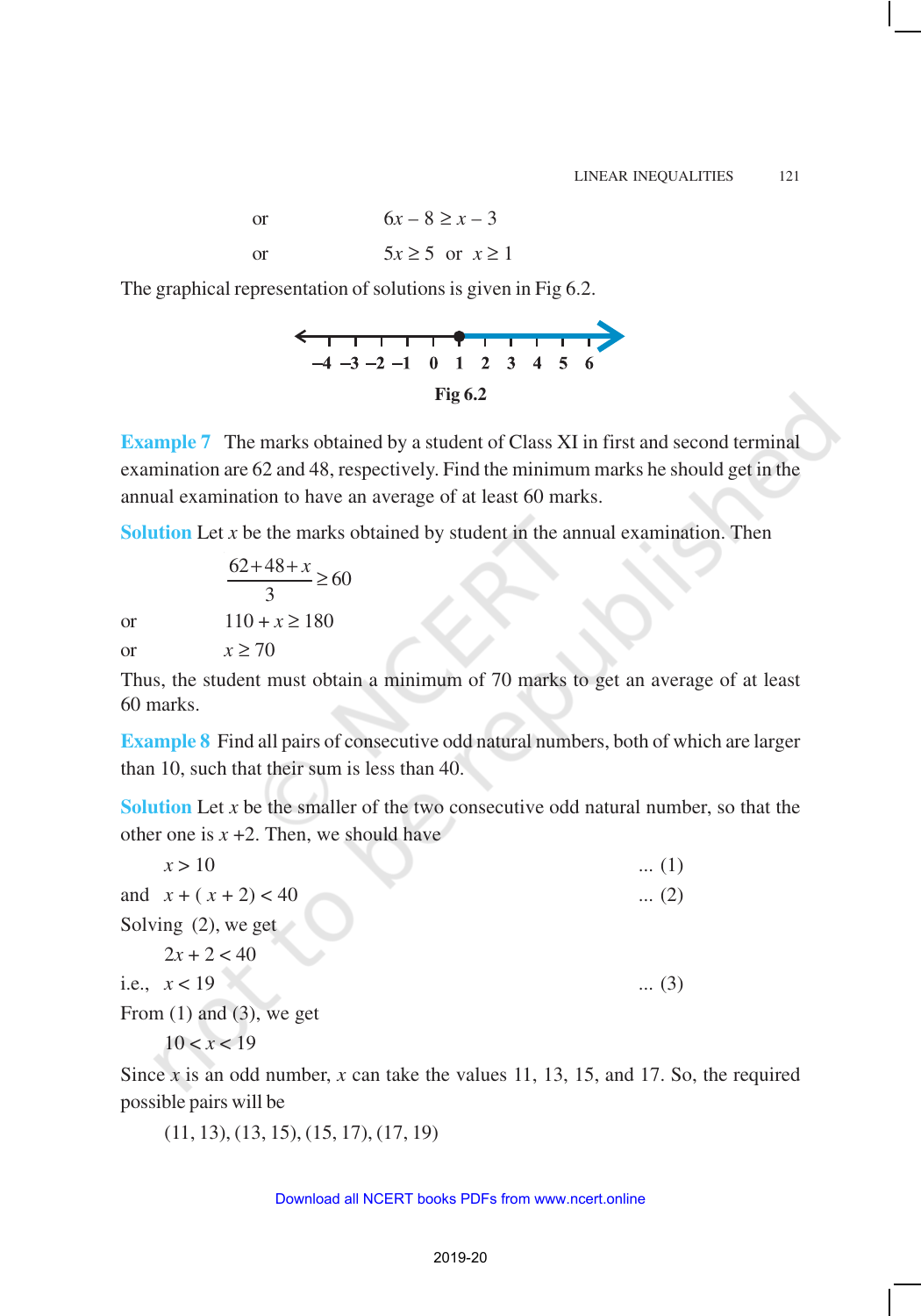#### **EXERCISE 6.1**

| <b>1.</b> Solve $24x < 100$ , when                      |                                                                           |
|---------------------------------------------------------|---------------------------------------------------------------------------|
| $(i)$ x is a natural number.                            | (ii) $x$ is an integer.                                                   |
| <b>2.</b> Solve – $12x > 30$ , when                     |                                                                           |
| (i) $x$ is a natural number.                            | $(ii)$ x is an integer.                                                   |
| 3. Solve $5x - 3 < 7$ , when                            |                                                                           |
| $(i)$ x is an integer.                                  | (ii) $x$ is a real number.                                                |
| 4. Solve $3x + 8 > 2$ , when                            |                                                                           |
| $(i)$ x is an integer.                                  | (ii) $x$ is a real number.                                                |
| Solve the inequalities in Exercises 5 to 16 for real x. |                                                                           |
| 5. $4x + 3 < 5x + 7$                                    | 6. $3x - 7 > 5x - 1$                                                      |
| 7. $3(x-1) \le 2(x-3)$                                  | 8. $3(2-x) \ge 2(1-x)$                                                    |
| 9. $x+\frac{x}{2}+\frac{x}{3} < 11$                     | 10. $\frac{x}{3} > \frac{x}{2} + 1$                                       |
| 11. $\frac{3(x-2)}{5} \leq \frac{5(2-x)}{2}$            | 12. $\frac{1}{2} \left( \frac{3x}{5} + 4 \right) \ge \frac{1}{3} (x - 6)$ |
| 13. $2(2x+3)-10 < 6(x-2)$                               | 14. $37 - (3x + 5) \ge 9x - 8(x - 3)$                                     |
| 15. $\frac{x}{4} < \frac{(5x-2)}{3} - \frac{(7x-3)}{5}$ | 16. $\frac{(2x-1)}{2} \ge \frac{(3x-2)}{4} - \frac{(2-x)}{5}$             |
|                                                         |                                                                           |

Solve the inequalities in Exercises 17 to 20 and show the graph of the solution in each case on number line

- **17.**  $3x 2 < 2x + 1$  **18.**  $5x 3 \ge 3x 5$ **19.**  $3(1-x) < 2(x+4)$  $\frac{(5x-2)}{2} - \frac{(7x-3)}{5}$ 2 3 5  $\frac{x}{2} \geq \frac{(5x-2)}{2} - \frac{(7x-1)^2}{2}$
- **21.** Ravi obtained 70 and 75 marks in first two unit test. Find the minimum marks he should get in the third test to have an average of at least 60 marks.
- **22.** To receive Grade 'A' in a course, one must obtain an average of 90 marks or more in five examinations (each of 100 marks). If Sunita's marks in first four examinations are 87, 92, 94 and 95, find minimum marks that Sunita must obtain in fifth examination to get grade 'A' in the course.
- **23.** Find all pairs of consecutive odd positive integers both of which are smaller than 10 such that their sum is more than 11.
- **24.** Find all pairs of consecutive even positive integers, both of which are larger than 5 such that their sum is less than 23.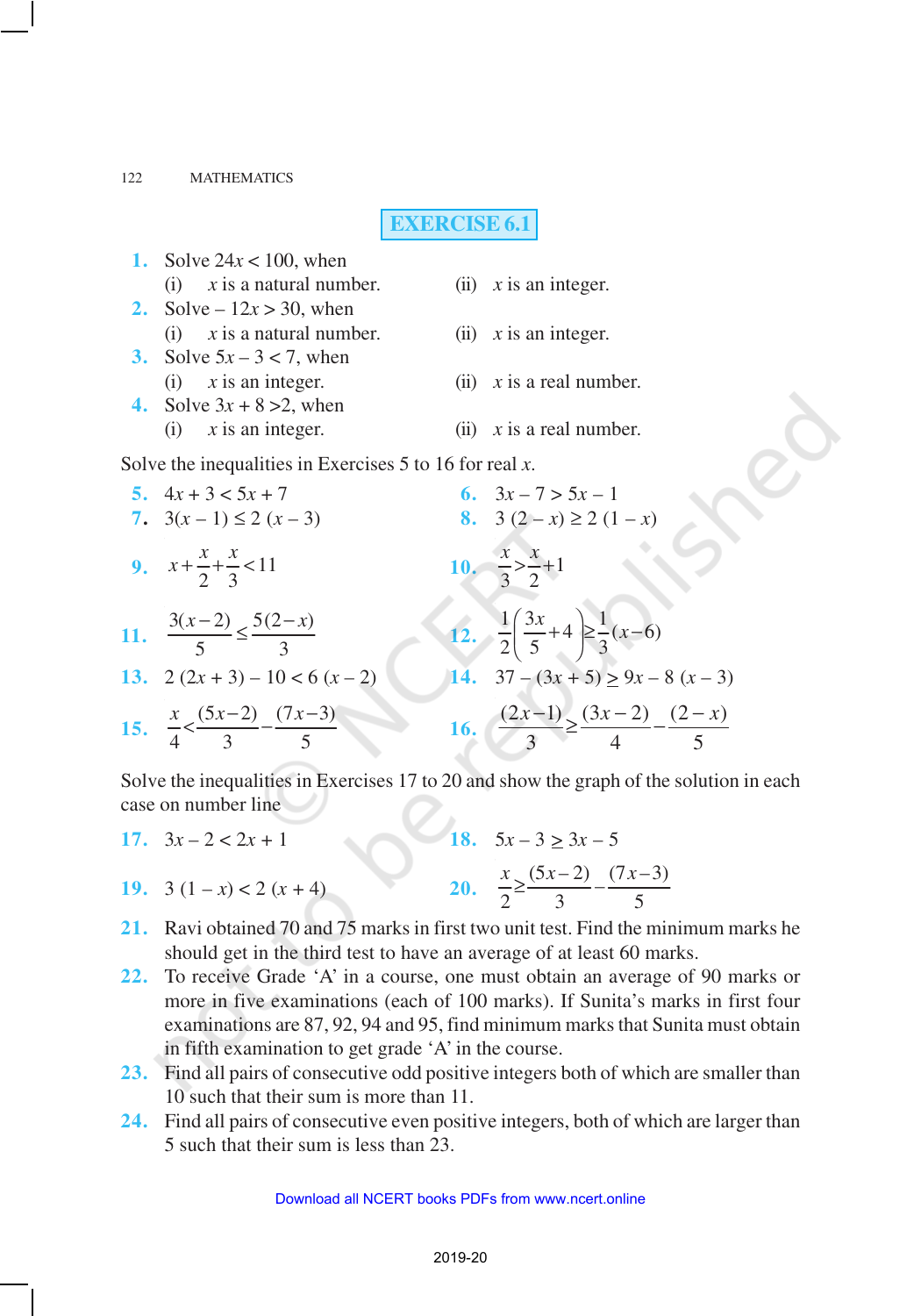- **25.** The longest side of a triangle is 3 times the shortest side and the third side is 2 cm shorter than the longest side. If the perimeter of the triangle is at least 61 cm, find the minimum length of the shortest side.
- **26.** A man wants to cut three lengths from a single piece of board of length 91cm. The second length is to be 3cm longer than the shortest and the third length is to be twice as long as the shortest. What are the possible lengths of the shortest board if the third piece is to be at least 5cm longer than the second? [*Hint*: If *x* is the length of the shortest board, then *x*,  $(x + 3)$  and 2*x* are the lengths of the second and third piece, respectively. Thus,  $x + (x + 3) + 2x \le 91$  and  $2x \ge (x + 3) + 5$ .

#### **6.4 Graphical Solution of Linear Inequalities in Two Variables**

In earlier section, we have seen that a graph of an inequality in one variable is a visual representation and is a convenient way to represent the solutions of the inequality. Now, we will discuss graph of a linear inequality in two variables.

We know that a line divides the Cartesian plane into two parts. Each part is known as a half plane. A vertical line will divide the plane in left and right half planes and a non-vertical line will divide the plane into lower and upper half planes (Figs. 6.3 and 6.4).



A point in the Cartesian plane will either lie on a line or will lie in either of the half planes I or II. We shall now examine the relationship, if any, of the points in the plane and the inequalities  $ax + by < c$  or  $ax + by > c$ .

Let us consider the line

 $ax + by = c$ ,  $a \ne 0$ ,  $b \ne 0$  ... (1)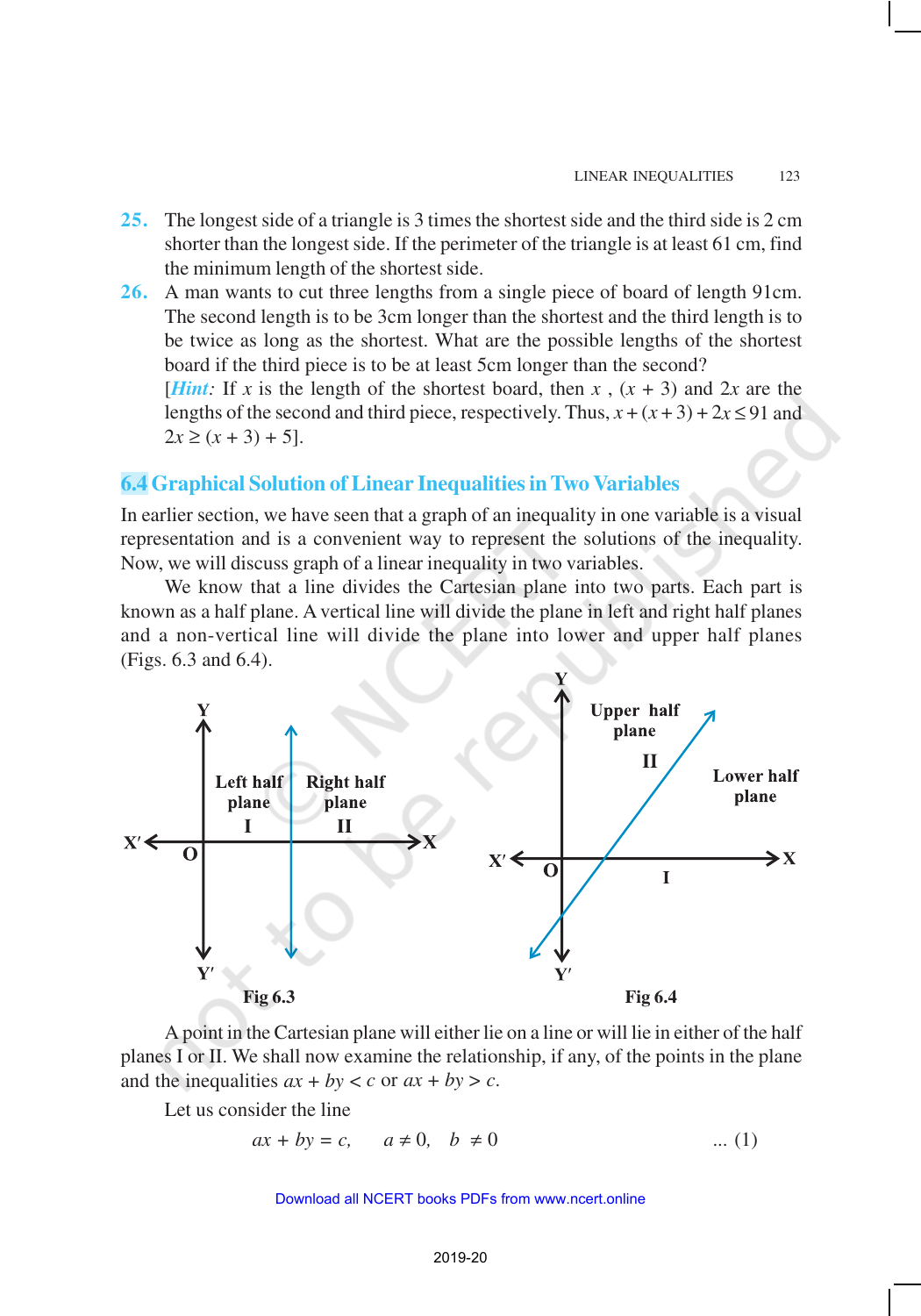There are three possibilities namely:

(i)  $ax + by = c$  (ii)  $ax + by > c$  (iii)  $ax + by < c$ .

In case (i), clearly, all points (*x*, *y*) satisfying (i) lie on the line it represents and conversely. Consider case (ii), let us first assume that  $b > 0$ . Consider a point P ( $\alpha, \beta$ ) on the line  $ax + by = c$ ,  $b > 0$ , so that  $a\alpha + b\beta = c$ . Take an arbitrary point  $Q$  ( $\alpha$ ,  $\gamma$ ) in the half plane II (Fig 6.5).

Now, from Fig 6.5, we interpret,

 $\gamma > \beta$  (Why?)

or  $b\gamma > b\beta$  or  $a\alpha + b\gamma > a\alpha + b\beta$ (Why?) or  $a\alpha + b\gamma > c$ 

i.e.,  $Q(\alpha, \gamma)$  satisfies the inequality  $ax + by > c$ .

Thus, all the points lying in the half plane II above the line  $ax + by = c$  satisfies

 $\mathbf{Q}(\alpha,\gamma)$  $\mathbf{I}$  $P(\alpha,\beta)$  $X' \leq$ **arxand**  $\Omega$ **Fig 6.5**

the inequality  $ax + by > c$ . Conversely, let  $(\alpha, \beta)$  be a point on line  $ax + by = c$  and an arbitrary point  $Q(α, γ)$  satisfying

 $ax + by > c$ so that  $a\alpha + b\gamma > c$  $\Rightarrow$   $a\alpha + b\gamma > a\alpha + b\beta$  (Why?)  $\gamma > \beta$  (as  $b > 0$ )

This means that the point  $(\alpha, \gamma)$  lies in the half plane II.

Thus, any point in the half plane II satisfies  $ax + by > c$ , and conversely any point satisfying the inequality  $ax + by > c$  lies in half plane II.

In case  $b < 0$ , we can similarly prove that any point satisfying  $ax + by > c$  lies in the half plane I, and conversely.

Hence, we deduce that all points satisfying  $ax + by > c$  lies in one of the half planes II or I according as  $b > 0$  or  $b < 0$ , and conversely.

Thus, graph of the inequality  $ax + by > c$  will be one of the half plane (called *solution region*) and represented by shading in the corresponding half plane.

**• Note** 1 The region containing all the solutions of an inequality is called the *solution region.*

**2.** In order to identify the half plane represented by an inequality, it is just sufficient to take any point (*a*, *b*) (not online) and check whether it satisfies the inequality or not. If it satisfies, then the inequality represents the half plane and shade the region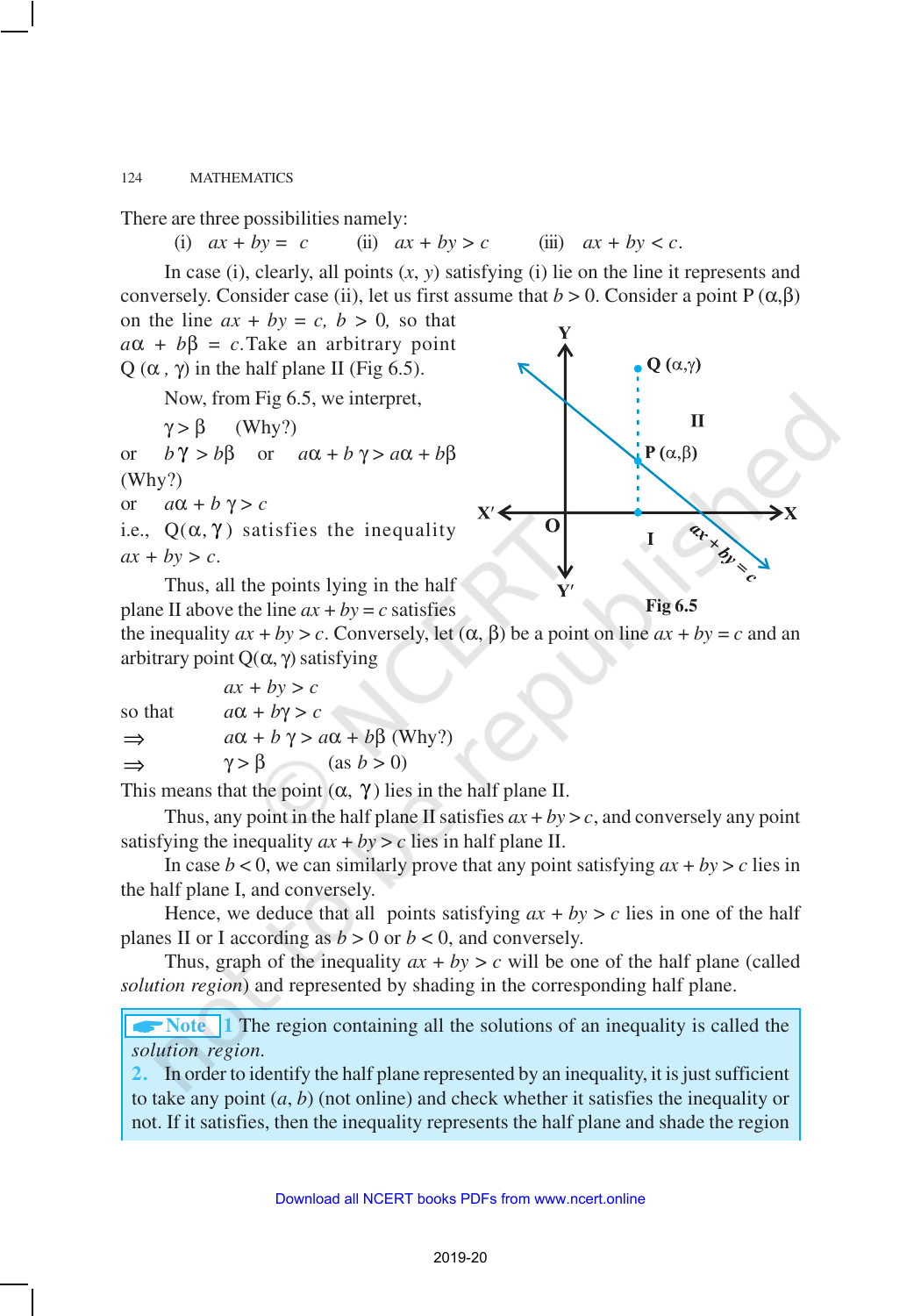which contains the point, otherwise, the inequality represents that half plane which does not contain the point within it. For convenience, the point (0, 0) is preferred. **3.** If an inequality is of the type  $ax + by \ge c$  or  $ax + by \le c$ , then the points on the line  $ax + by = c$  are also included in the solution region. So draw a dark line in the solution region.

**4.** If an inequality is of the form  $ax + by > c$  or  $ax + by < c$ , then the points on the line  $ax + by = c$  are not to be included in the solution region. So draw a broken or dotted line in the solution region.

In Section 6.2, we obtained the following linear inequalities in two variables *x* and *y*:  $40x + 20y \le 120$  ... (1)

while translating the word problem of purchasing of registers and pens by Reshma.

Let us now solve this inequality keeping in mind that x and y can be only whole numbers*,* since the number of articles cannot be a fraction or a negative number. In this case, we find the pairs of values of *x* and *y*, which make the statement (1) true. In fact, the set of such pairs will be the *solution set* of the inequality (1).

To start with, let  $x = 0$ . Then L.H.S. of (1) is

 $40x + 20y = 40(0) + 20y = 20y$ .

Thus, we have

 $20y \le 120$  or  $y \le 6$  ... (2)

For  $x = 0$ , the corresponding values of *y* can be 0, 1, 2, 3, 4, 5, 6 only. In this case, the solutions of (1) are  $(0, 0)$ ,  $(0, 1)$ ,  $(0, 2)$ ,  $(0, 3)$ ,  $(0, 4)$ , (0, 5) and (0, 6).

Similarly, other solutions of (1), when  $x = 1, 2$  and 3 are: (1, 0), (1, 1), (1, 2), (1, 3),  $(1, 4)$ ,  $(2, 0)$ ,  $(2, 1)$ ,  $(2, 2)$ ,  $(3, 0)$ This is shown in Fig 6.6.

Let us now extend the domain of *x* and *y* from whole numbers to real numbers, and see what will be the solutions of (1) in this case. You will see that the graphical method of solution will be very convenient in this case. For this purpose, let us consider the (corresponding) equation and draw its graph.

$$
40x + 20y = 120 \qquad \dots (3)
$$

In order to draw the graph of the inequality  $(1)$ , we take one point say  $(0, 0)$ , in half plane I and check whether values of *x* and *y* satisfy the inequality or not.



**Fig 6.6**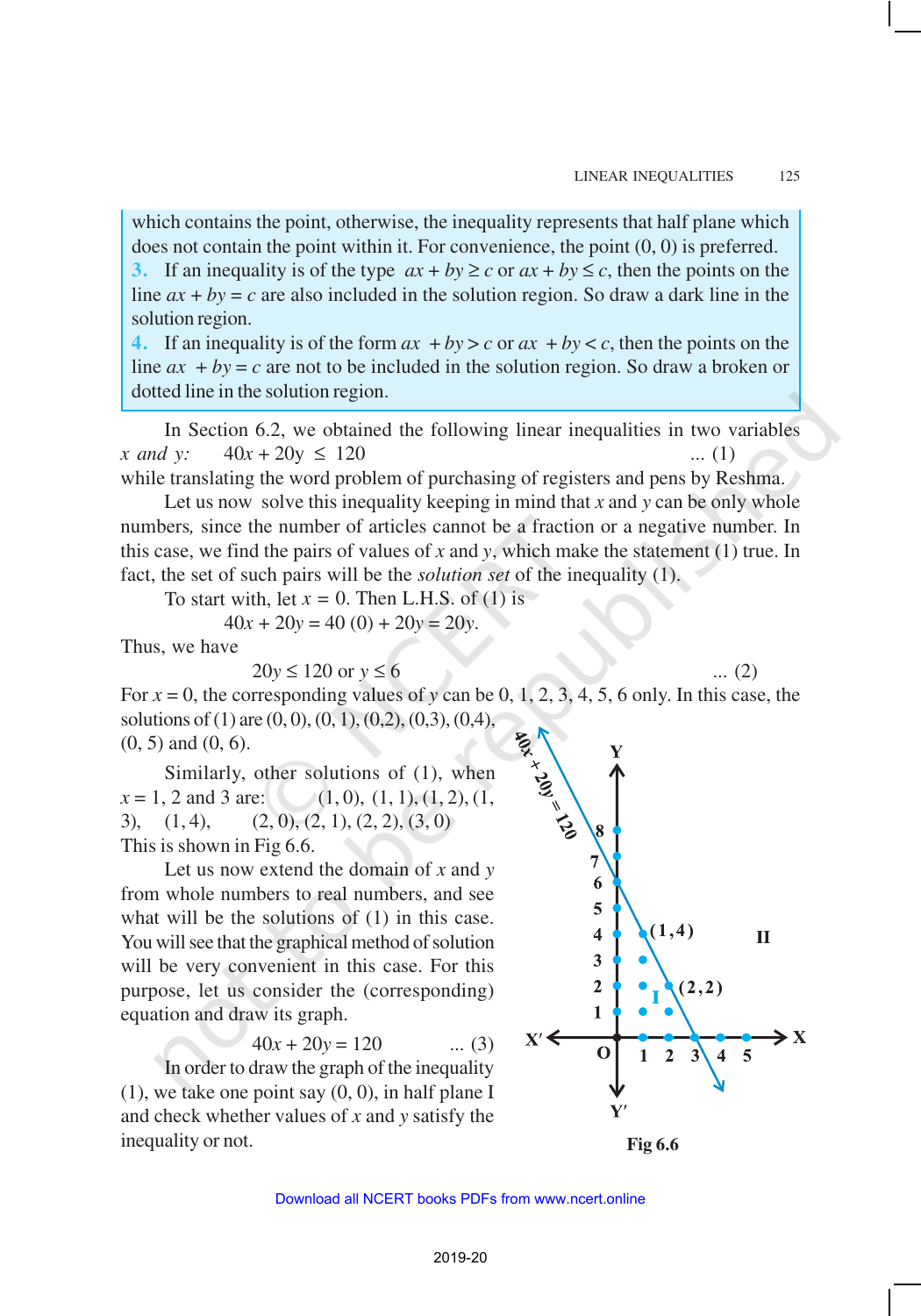We observe that  $x = 0$ ,  $y = 0$  satisfy the inequality. Thus, we say that the half plane I is the graph (Fig 6.7) of the inequality. Since the points on the line also satisfy the inequality (1) above, the line is also a part of the graph.

Thus, the graph of the given inequality is half plane I including the line itself. Clearly half plane II is not the part of the graph. Hence, *solutions* of inequality (1) will consist of all the points of its graph (half plane I including the line).

We shall now consider some examples to explain the above procedure for solving a linear inequality involving two variables.

## **Example 9** Solve  $3x + 2y > 6$  graphically.

**Solution** Graph of  $3x + 2y = 6$  is given as dotted line in the Fig 6.8.

This line divides the *xy*-plane in two half planes I and II. We select a point (not on the line), say (0, 0), which lies in one of the half planes (Fig 6.8) and determine if this point satisfies the given inequality, we note that

 $3(0) + 2(0) > 6$ 

or  $0 > 6$ , which is false.

Hence, half plane I is not the solution region of the given inequality. Clearly, any point on the line does not satisfy the given strict inequality. In other words, the shaded half plane II excluding the points on the line is the solution region of the inequality.

**Example 10** Solve  $3x - 6 \ge 0$  graphically in two dimensional plane.

**Solution** Graph of  $3x - 6 = 0$  is given in the Fig 6.9.

We select a point, say  $(0, 0)$  and substituting it in given inequality, we see that:

 $3(0) - 6 \ge 0$  or  $- 6 \ge 0$  which is false. Thus, the solution region is the shaded region on the right hand side of the line  $x = 2$ .



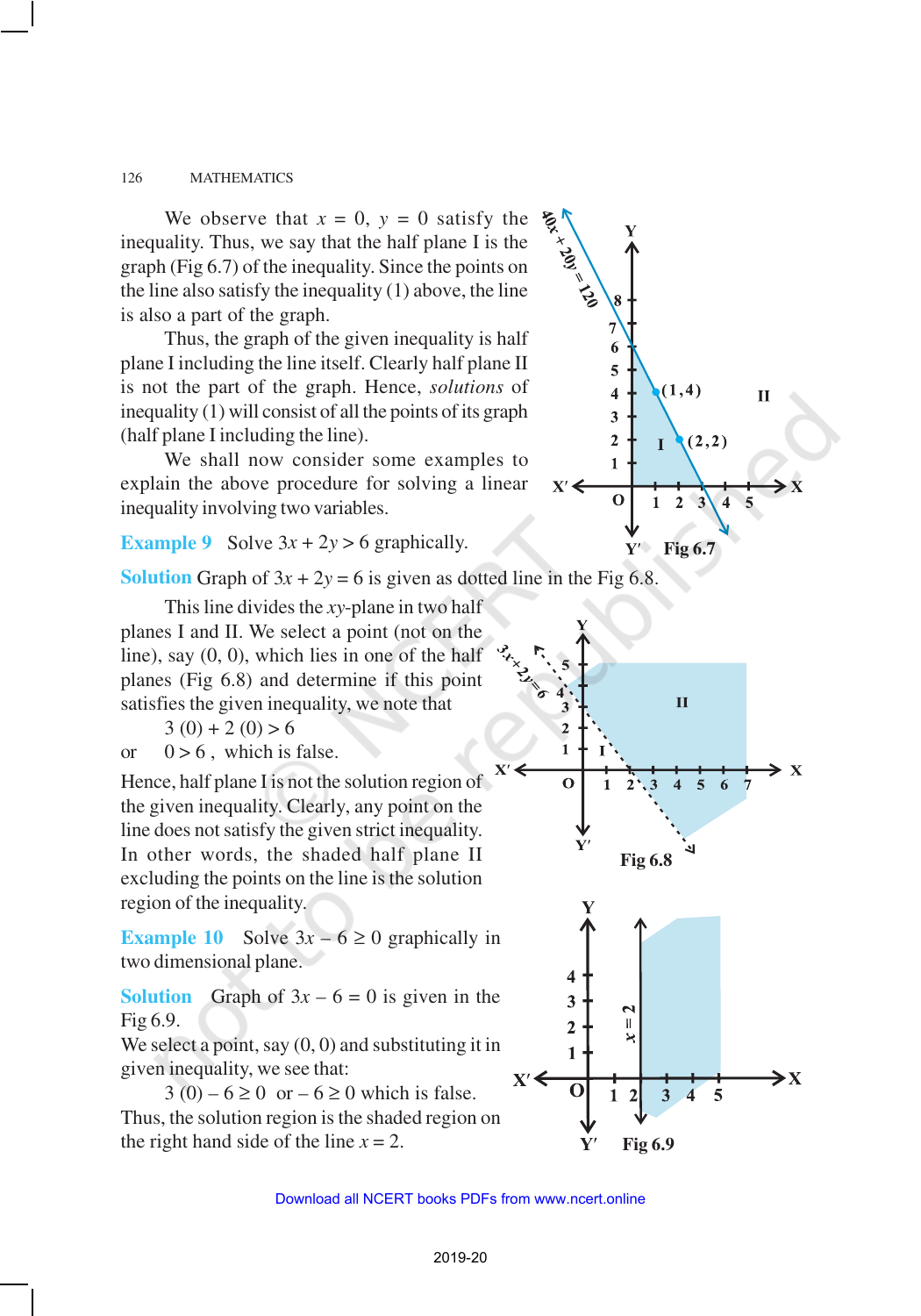## **Example 11** Solve *y* < 2 graphically.

**Solution** Graph of  $y = 2$  is given in the Fig 6.10.

Let us select a point,  $(0, 0)$  in lower half plane I and putting  $y = 0$  in the given inequality, we see that

 $1 \times 0 < 2$  or  $0 < 2$  which is true.

Thus, the solution region is the shaded region  $x'$ below the line  $y = 2$ . Hence, every point below the line (excluding all the points on the line) determines the solution of the given inequality.



**EXERCISE 6.2**

Solve the following inequalities graphically in two-dimensional plane:

- **1.**  $x + y < 5$  **2.**  $2x + y \ge 6$  **3.**  $3x + 4y \le 12$
- **4.**  $y + 8 \ge 2x$  **5.**  $x y \le 2$  **6.**  $2x 3y > 6$ 
	-
- **7.**  $-3x + 2y \ge -6$  **8.**  $3y 5x < 30$  **9.**  $y < -2$
- 10.  $x > -3$ .

#### **6.5 Solution of System of Linear Inequalities in Two Variables**

In previous Section, you have learnt how to solve linear inequality in one or two variables graphically. We will now illustrate the method for solving a system of linear inequalities in two variables graphically through some examples.

**Example 12** Solve the following system of linear inequalities graphically.

| $x + y \ge 5$  | $\dots (1)$  |
|----------------|--------------|
| $x - y \leq 3$ | $\ldots$ (2) |

**Solution** The graph of linear equation  $x + y = 5$ 

is drawn in Fig 6.11.

We note that solution of inequality (1) is represented by the shaded region above the line  $x + y = 5$ , including the points on the line.

On the same set of axes, we draw the graph of the equation  $x - y = 3$  as



shown in Fig 6.11. Then we note that inequality (2) represents the shaded region above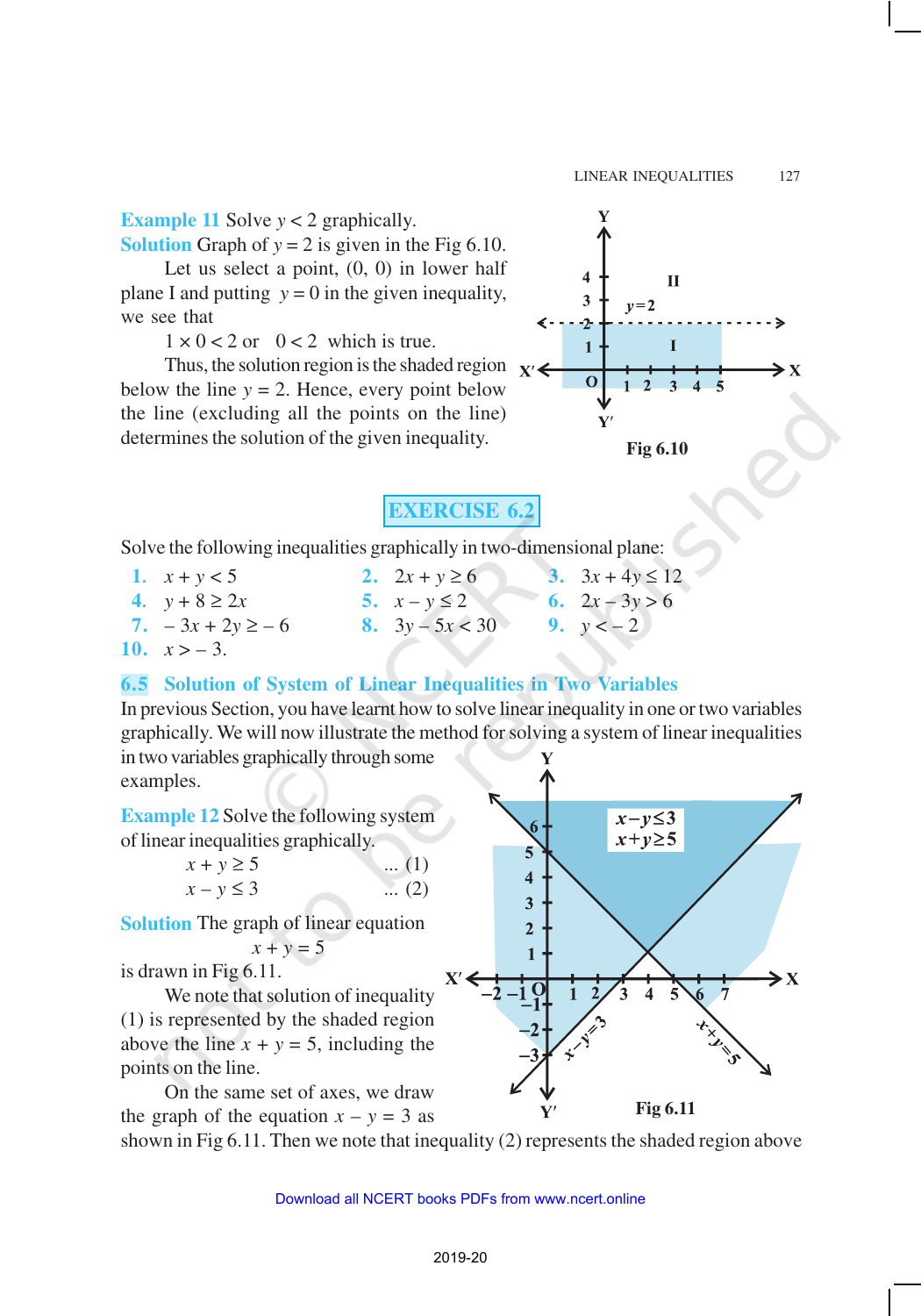the line  $x - y = 3$ , including the points on the line.

Clearly, the double shaded region, common to the above two shaded regions is the required solution region of the given system of inequalities.

**Example 13** Solve the following system of inequalities graphically

| $5x + 4y \le 40$ | $\dots(1)$  |
|------------------|-------------|
| $x \geq 2$       | $\dots (2)$ |
| $y \geq 3$       | $\dots (3)$ |

**Solution** We first draw the graph of the line

 $5x + 4y = 40$ ,  $x = 2$  and  $y = 3$ Then we note that the inequality (1) represents shaded region below the line  $5x + 4y = 40$  and inequality (2) represents the shaded region right of line  $x = 2$  but inequality (3) represents the shaded region above the line *y* = 3. Hence, shaded region (Fig 6.12) including all the point on the lines are also the solution of the given system of the linear inequalities.

In many practical situations involving system of inequalities the variable *x* and *y* often represent quantities that cannot have negative values, for example, number of units produced, number of articles purchased, number of hours worked, etc. Clearly, in such cases,  $x \ge 0$ ,  $y \ge 0$  and the solution region lies only in the first quadrant.

**Example 14** Solve the following system of inequalities

| $8x + 3y \le 100$ | $\dots(1)$  |
|-------------------|-------------|
| $x \geq 0$        | $\dots (2)$ |
| $y \geq 0$        | $\dots (3)$ |

**Solution** We draw the graph of the line  $8x + 3y = 100$ 

The inequality  $8x + 3y \le 100$  represents the shaded region below the line, including the points on the line  $8x + 3y = 100$  (Fig 6.13).

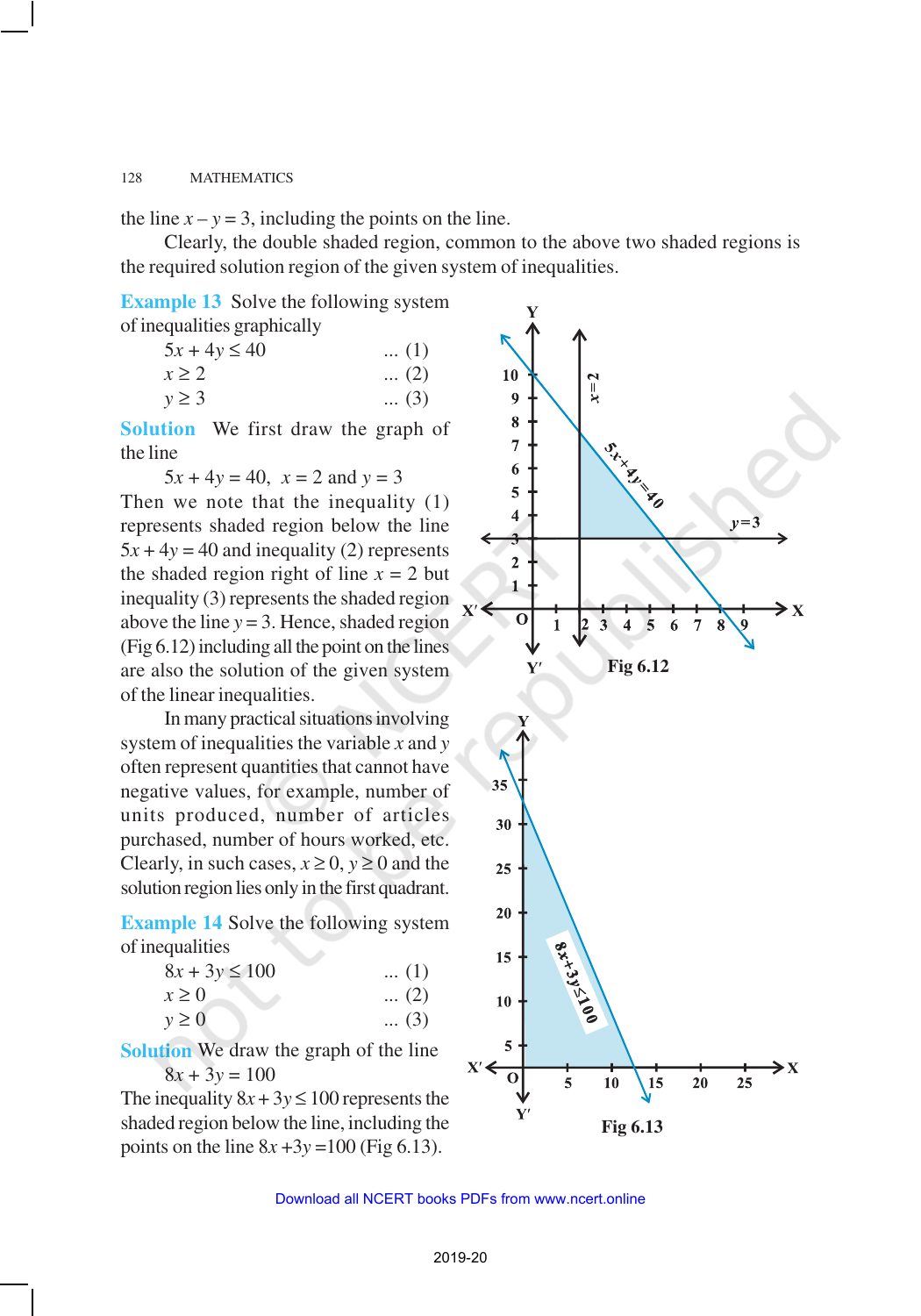Since  $x \ge 0$ ,  $y \ge 0$ , every point in the shaded region in the first quadrant, including the points on the line and the axes, represents the solution of the given system of inequalities.

**Example 15** Solve the following system of inequalities graphically

| $x + 2y \leq 8$ | $\dots(1)$  |
|-----------------|-------------|
| $2x + y \leq 8$ | $(2)$       |
| $x \geq 0$      | $\dots (3)$ |
| $y \geq 0$      | $(4)$       |

**Solution** We draw the graphs of the lines  $x + 2y = 8$  and  $2x + y = 8$ . The inequality (1) and (2) represent the region below the two lines, including the point on the respective lines.

8  $\overline{7}$ **CINEMAL** 6 5 4 ++2y=8 3  $\overline{2}$  $\mathbf{1}$  $1 - 2$  $\overline{3}$ 5 6  $\overline{7}$  $\mathbf{8}$ **Fig 6.14**

Since  $x \ge 0$ ,  $y \ge 0$ , every point in the shaded region in the first quadrant represent a solution of the given system of inequalities (Fig 6.14).

## **EXERCISE 6.3**

Solve the following system of inequalities graphically:

- **1.**  $x \ge 3, y \ge 2$  **2.**  $3x + 2y \le 12, x \ge 1, y \ge 2$ **3.**  $2x + y \ge 6$ ,  $3x + 4y \le 12$  **4.**  $x + y \ge 4$ ,  $2x - y < 0$ **5.**  $2x - y > 1, x - 2y < -1$  **6.**  $x + y \le 6, x + y \ge 4$ **7.**  $2x + y \ge 8$ ,  $x + 2y \ge 10$  **8.**  $x + y \le 9$ ,  $y > x$ ,  $x \ge 0$ **9.**  $5x + 4y \le 20$ ,  $x \ge 1$ ,  $y \ge 2$ **10.** 3*x* + 4*y* ≤ 60, *x* +3*y* ≤ 30, *x* ≥ 0, *y* ≥ 0 **11.** 2*x* + *y* ≥ 4, *x* + *y* ≤ 3, 2*x* – 3*y* ≤ 6 **12***. x* – 2*y* ≤ 3, 3*x* + 4*y* ≥ 12, *x* ≥ 0 , *y* ≥ 1 **13.**  $4x + 3y \le 60, y \ge 2x, x \ge 3, x, y \ge 0$ **14.**  $3x + 2y \le 150$ ,  $x + 4y \le 80$ ,  $x \le 15$ ,  $y \ge 0$ ,  $x \ge 0$
- 15*.*  $x + 2y \le 10$ ,  $x + y \ge 1$ ,  $x y \le 0$ ,  $x \ge 0$ ,  $y \ge 0$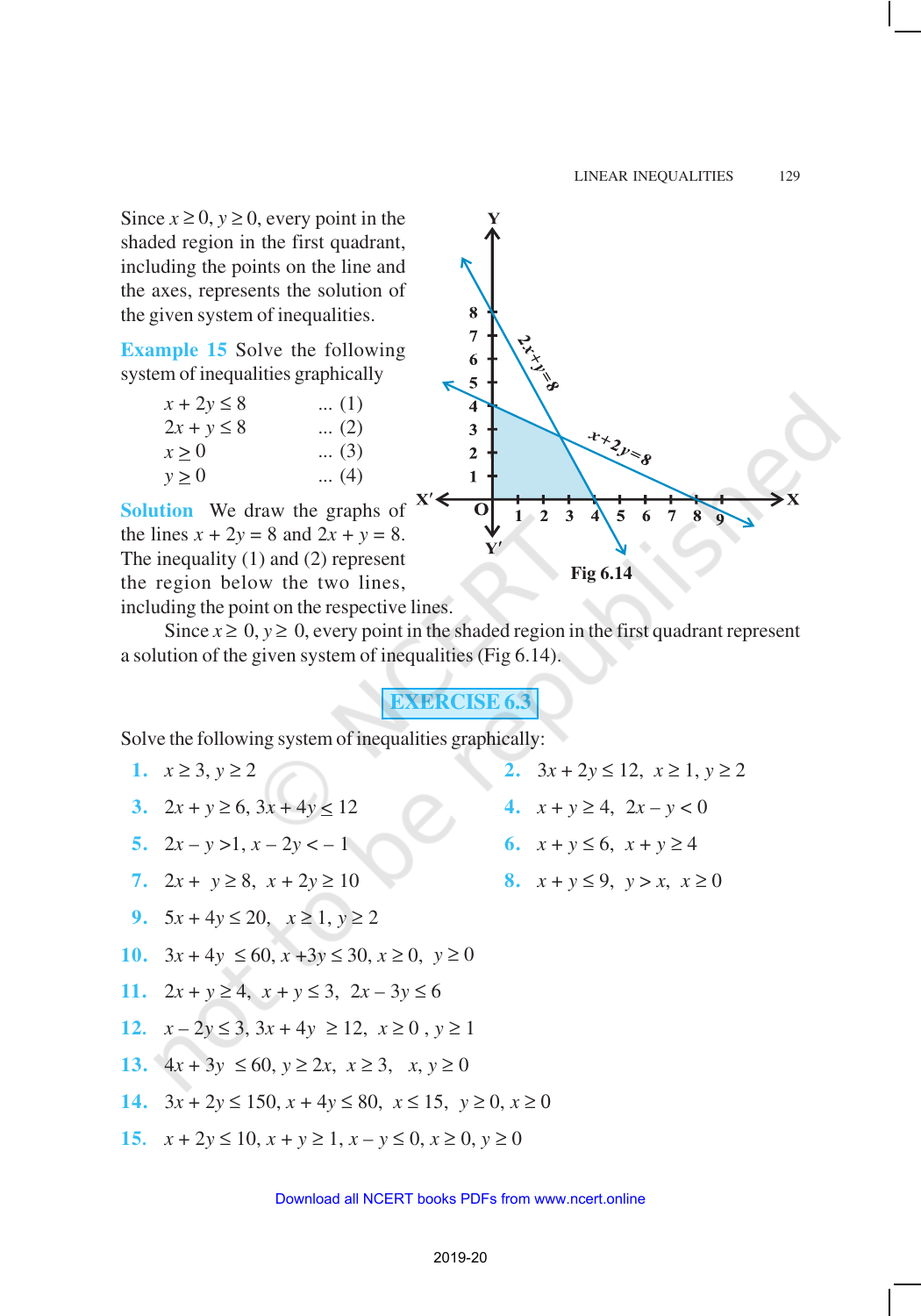#### *Miscellaneous Examples*

**Example 16** Solve –  $8 \le 5x - 3 < 7$ .

**Solution** In this case, we have two inequalities,  $-8 \le 5x - 3$  and  $5x - 3 < 7$ , which we will solve simultaneously. We have  $-8 \le 5x - 3 < 7$ or  $-5 \le 5x < 10$  or  $-1 \le x < 2$ **Example 17** Solve  $-5 \leq \frac{5-3}{2}$ 2  $\frac{-3x}{2} \leq 8.$ **Solution** We have  $-5 \leq \frac{5-3}{2}$ 2 *– x* ≤ 8 or  $-10 \le 5 - 3x \le 16$  or  $-15 \le -3x \le 11$ or  $5 \ge x \ge -\frac{11}{2}$ 3 which can be written as –11  $\frac{11}{3} \leq x \leq 5$ **Example 18** Solve the system of inequalities:  $3x - 7 < 5 + x$  ... (1)  $11 - 5x \le 1$  ... (2) and represent the solutions on the number line. **Solution** From inequality (1), we have  $3x - 7 < 5 + x$ or *x* < 6 ... (3) Also, from inequality (2), we have  $11 - 5 x \le 1$ or  $-5x \le -10$  i.e.,  $x \ge 2$  ... (4) If we draw the graph of inequalities (3) and (4) on the number line, we see that the

values of *x*, which are common to both, are shown by bold line in Fig 6.15.



Thus, solution of the system are real numbers *x* lying between 2 and 6 including 2, i.e.,  $2 \leq x < 6$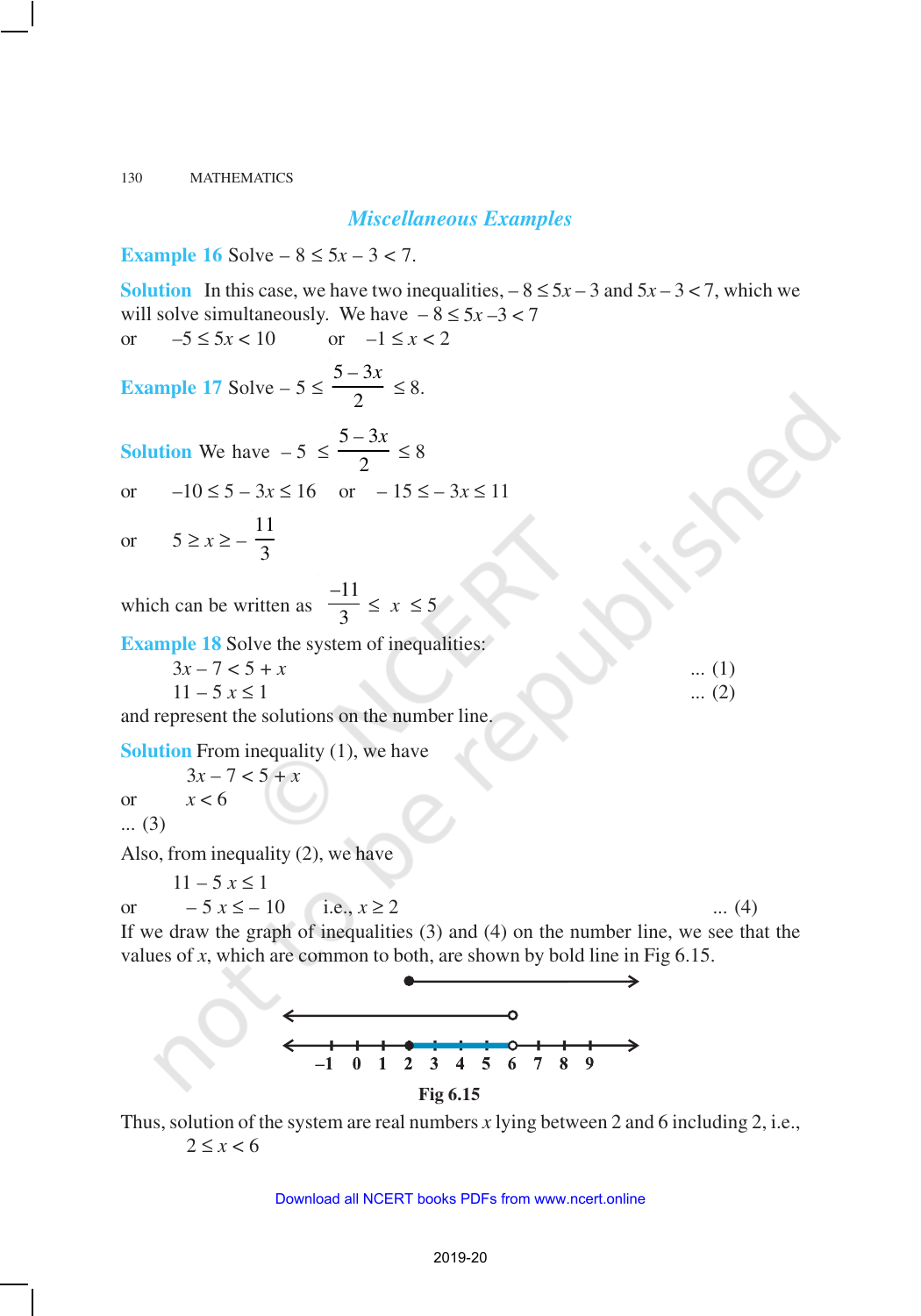**Example 19** In an experiment, a solution of hydrochloric acid is to be kept between 30° and 35° Celsius. What is the range of temperature in degree Fahrenheit if conversion

formula is given by  $C =$ 5  $\overline{9}$  (F – 32), where C and F represent temperature in degree Celsius and degree Fahrenheit, respectively.

**Solution** It is given that  $30 < C < 35$ .  $\overline{\phantom{0}}$ 

Putting

$$
C = \frac{5}{9}
$$
 (F – 32), we get

$$
30 < \frac{5}{9} \quad (\mathrm{F} - 32) < 35,
$$

or

| $\frac{1}{5} \times (30) < (F - 32) < \frac{1}{5} \times (35)$ |  |
|----------------------------------------------------------------|--|

or  $54 < (F - 32) < 63$ or  $86 < F < 95$ .

Thus, the required range of temperature is between 86° F and 95° F.

**Example 20** A manufacturer has 600 litres of a 12% solution of acid. How many litres of a 30% acid solution must be added to it so that acid content in the resulting mixture will be more than 15% but less than 18%?

| <b>Solution</b> Let x litres of 30% acid solution is required to be added. Then |                                                                     |  |
|---------------------------------------------------------------------------------|---------------------------------------------------------------------|--|
|                                                                                 | Total mixture = $(x + 600)$ litres                                  |  |
| Therefore                                                                       | $30\% x + 12\% \text{ of } 600 > 15\% \text{ of } (x + 600)$        |  |
| and                                                                             | $30\% x + 12\% \text{ of } 600 < 18\% \text{ of } (x + 600)$        |  |
| <b>or</b>                                                                       | $\frac{30x}{100} + \frac{12}{100} (600) > \frac{15}{100} (x + 600)$ |  |
| and                                                                             | $\frac{30x}{100} + \frac{12}{100} (600) < \frac{18}{100} (x + 600)$ |  |
| <b>or</b>                                                                       | $30x + 7200 > 15x + 9000$                                           |  |
| and                                                                             | $30x + 7200 < 18x + 10800$                                          |  |
| <b>or</b>                                                                       | $15x > 1800$ and $12x < 3600$                                       |  |
| <b>or</b>                                                                       | $x > 120$ and $x < 300$ ,                                           |  |
| i.e.                                                                            | 120 < x < 300                                                       |  |

Download all NCERT books PDFs from [www.ncert.online](http://www.ncert.online)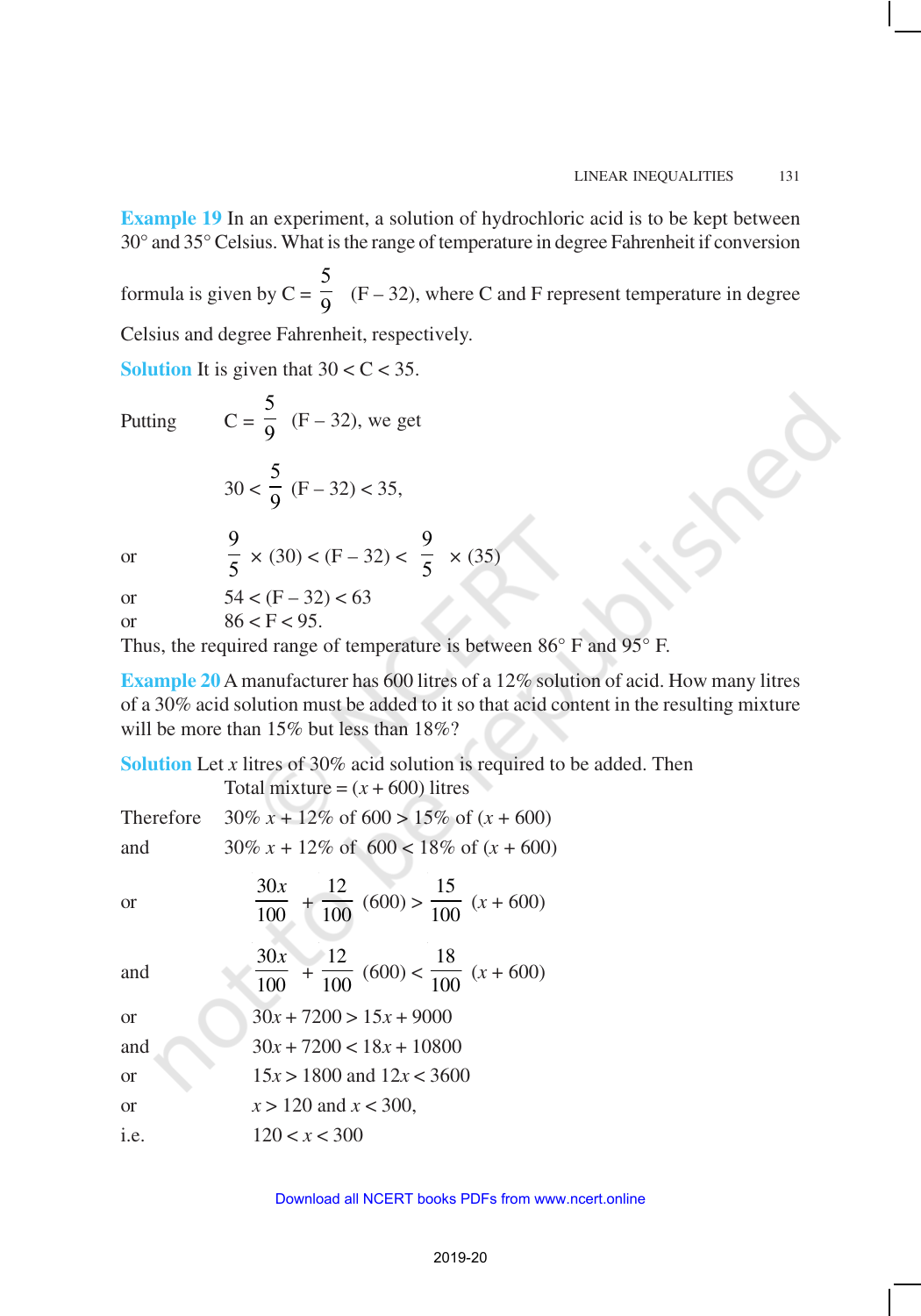Thus, the number of litres of the 30% solution of acid will have to be more than 120 litres but less than 300 litres.

#### *Miscellaneous Exercise on Chapter 6*

Solve the inequalities in Exercises 1 to 6.

| 1. $2 \le 3x - 4 \le 5$             | 2. $6 \le -3(2x - 4) < 12$            |
|-------------------------------------|---------------------------------------|
| 3. $-3 \le 4 - \frac{7x}{2} \le 18$ | 4. $-15 < \frac{3(x - 2)}{5} \le 0$   |
| 5. $-12 < 4 - \frac{3x}{-5} \le 2$  | 6. $7 \le \frac{(3x + 11)}{2} \le 11$ |

Solve the inequalities in Exercises 7 to 10 and represent the solution graphically on number line.

- 7.  $5x + 1 > -24$ ,  $5x 1 < 24$
- **8.**  $2(x-1) < x + 5$ ,  $3(x+2) > 2-x$
- **9.**  $3x 7 > 2(x 6)$ ,  $6 x > 11 2x$
- **10.**  $5(2x-7) 3(2x+3) \le 0$ ,  $2x+19 \le 6x+47$ .

**11.** A solution is to be kept between 68° F and 77° F. What is the range in temperature in degree Celsius (C) if the Celsius / Fahrenheit (F) conversion formula is given by

$$
F = \frac{9}{5} C + 32 ?
$$

**12.** A solution of 8% boric acid is to be diluted by adding a 2% boric acid solution to it. The resulting mixture is to be more than 4% but less than 6% boric acid. If we have 640 litres of the 8% solution, how many litres of the 2% solution will have to be added?

**13.** How many litres of water will have to be added to 1125 litres of the 45% solution of acid so that the resulting mixture will contain more than 25% but less than 30% acid content?

**14.** IQ of a person is given by the formula

$$
IQ = \frac{MA}{CA} \times 100,
$$

where MA is mental age and CA is chronological age. If  $80 \leq IQ \leq 140$  for a group of 12 years old children, find the range of their mental age.

#### Download all NCERT books PDFs from [www.ncert.online](http://www.ncert.online)